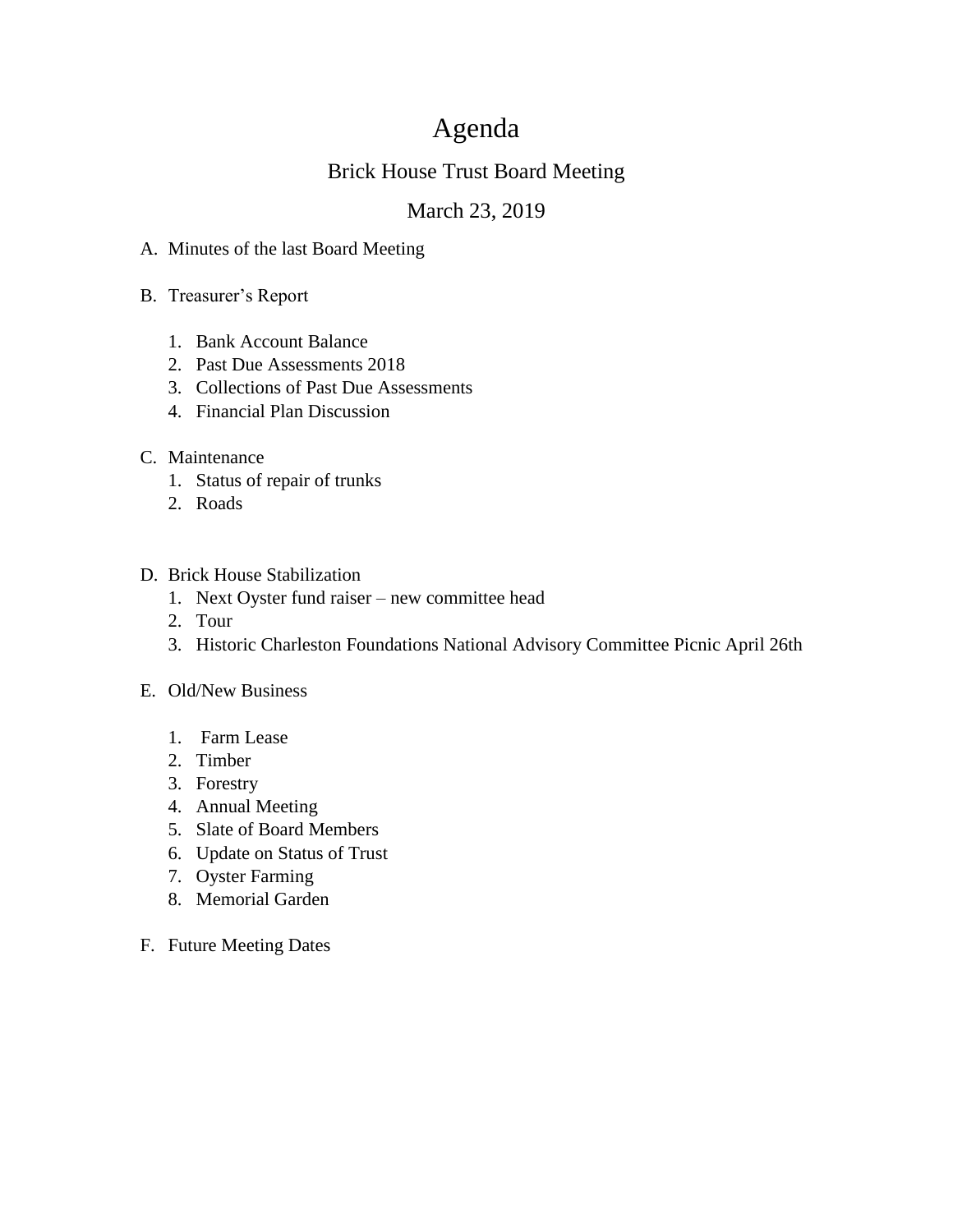### **Minutes of Board Meeting Revised Draft**

#### **March 23, 2019**

Meeting was called to order at 10:05am. Present were Lacey Hein, Katherine Montgomery, Jeannean Jenkins, Tommy Hutson, Evans Jenkins, and Rutledge Young. Ann Jenkins and Scott Whitsitt arrived after start of meeting.

Evans Jenkins made a motion to elect Jeannean Jenkins as secretary and Lacey Hein as treasurer. Rutledge Young seconded. Passed

- A. **Minutes of 2/1/19 Board Meeting**: Evans Jenkins stated that the s was left off of his first name and asked that it be corrected. The  $4<sup>th</sup>$  paragraph, was corrected to read "Jenkins Montgomery is to be the contact with Roger Burris and the family for all hunting concerns and questions."
- B. **Treasurer's Report**: See attached Exhibit A. Jenkins Montgomery has submitted receipts for supplies and lunch in the amount of \$42.47 for the controlled burn scheduled today. John Jenkins has submitted an invoice in the amount of \$131.00 for the work done by Clay Folks in regards to burning the field. Payment for both of these expenses was approved by the Board.

**Past Due Assessment 2018**: Kathleen (Munch) Lyons \$254.06; Arthur Jenkins (Jack Jenkins Family) \$1329.18; Lloyd Jenkins \$254.62; Kristen Sineath \$123.44. They will be sent a certified letter notifying them that the taxes are past due.

**Collection of Past Due Assessment**: Katherine Montgomery has found addresses and prepared letters for shareholders who are in arrears for more than one year. These shareholders will be contacted by process servers.

**Financial Plan:** Lacey Hein will set us up on Quick Books with accounts for all shareholders. We will now have the ability to pay taxes and assessments at any time. Shareholder may make payments based on the previous year's assessments. Accounts will true-up in October after receipt of Charleston County tax bill. The ability to pay by PayPal is also available. Family members will be provided instructions in writing about how to access information.

#### **C. Maintenance:**

Status of Repair of Trunks: John Jenkins has ordered valve flaps from West Atlantic Corp and we are awaiting delivery. Jenkins Montgomery and Lee Frank will clear around the area. There will be additional charges for dirt.

**Roads:** Lee Frank has been maintaining the roads with his personal equipment. He will submit receipts for gas and be reimbursed for them.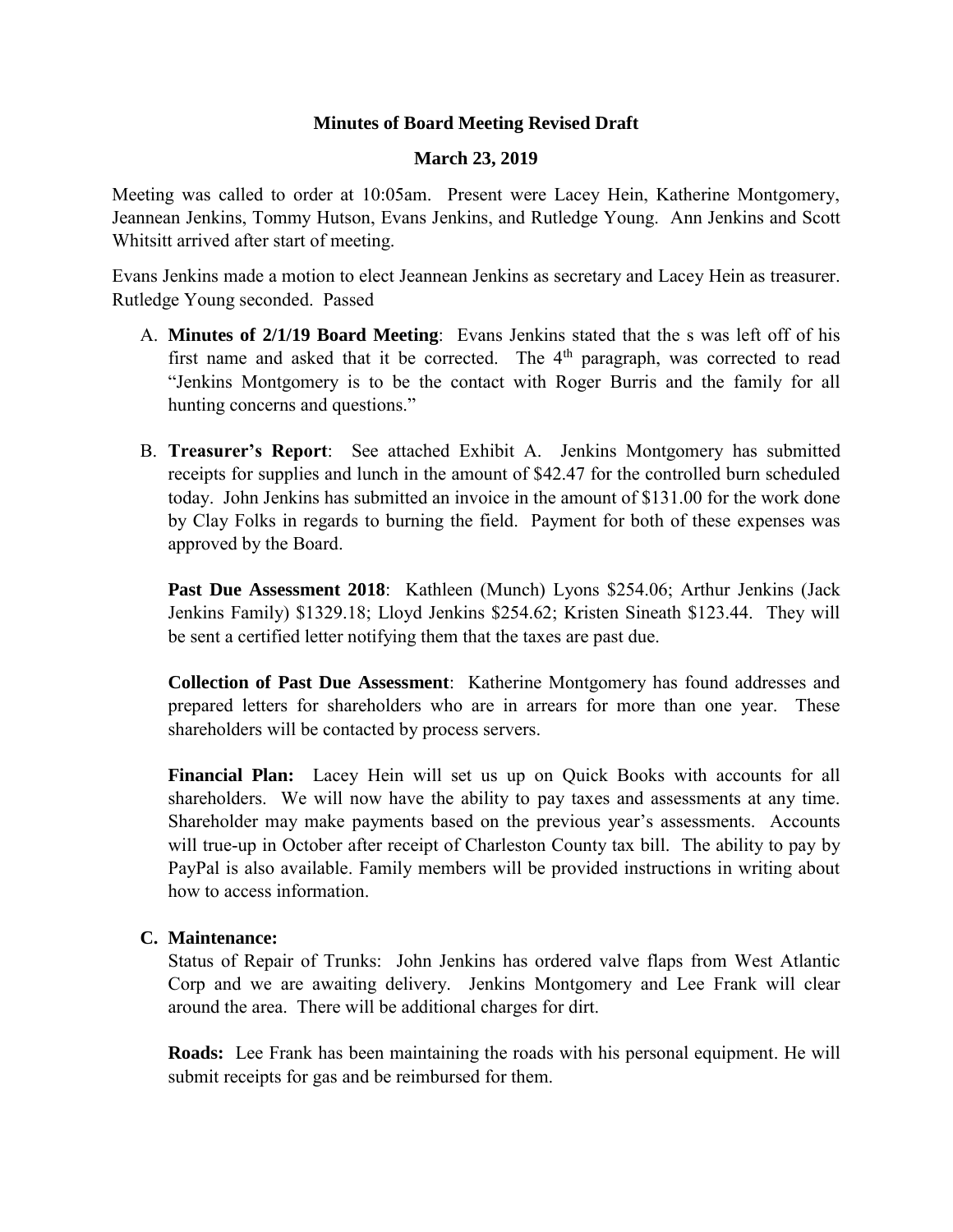**A controlled burn** is being conducted today. Jenkins Montgomery has obtained the necessary permits. Lee Frank, Deke Montgomery and his son Jenkins are assisting. Tommy Hutson and Evans Jenkins will assist after the meeting.

D. **Brick House Stabilization**: Since the process has begun approximately \$77,000 has been raised. We have spent approximately \$40,000.00 to date. There is currently \$32,000.00 in the bank. This year's oyster roast netted \$9,000.00 approximately. Moby Marks is owed \$22,00 for work done in November/December 2018. He is going to donate this back to the stabilization effort. The repointing work continues around the arches and chimneys. The hope is that the arches can be saved or repaired. Students from the American College Building Arts may be interested in helping with the repointing this summer. They are not paid but they would require housing.

Fund Raiser: Next fund raiser is scheduled for February 29<sup>th</sup>, 2020. Deke Montgomery has done a fantastic job for the past 2 years with this fund raiser. Evans Jenkins will be taking over from him as the organizer. Please contact him if you wish to assist in this project. Other family members who may wish to hold fundraisers can find the Events Guidelines on the website, Brickhouseplantation.com, on the family area page.

**Private Tour Picnic:** Simons Young requested that the Historic Charleston Foundation's National Advisory Committee be allowed to come out to Brick House for a picnic on April  $26<sup>th</sup>$ . They will be providing their own tables and doing the setup/cleanup. They will either provide their own port a potties or use the facilities at the Young's house. Simons Young will be present. This is an opportunity to showcase our efforts to preserve the ruins on a national level. The Board was in agreement that this was fine.

**Tour** – Weather permitting Brick House will be on the EIHP Annual tour this year. The date is Saturday, October 26<sup>th</sup>. We need family members to volunteer. We will need people to help with parking and as docents. Lydia Montgomery has expressed an interest in doing a bake sale table with the youngest family members manning the table. Donations would be requested. There was discussion about providing information on family history, showing artifacts and also having the architectural drawing available. The option of borrowing Burke Herrin's tent may not be feasible as Ann Jenkins noted he is very particular about the set up and take down of his tent and doesn't like to loan it out.

#### **E. Old/New Business**

**Farm Lease:** The Fisks' have removed their equipment. New tenant, Roger Burris will be meeting with a company to get an estimate about the cost for repairing the farm road. Ann has requested a copy of the lease as she would like to amend it to revoke the clause pertaining to the use of "her road". If necessary an addendum can be added to the lease with Roger Burris to change the date to April 1, 2019. Things have calmed down after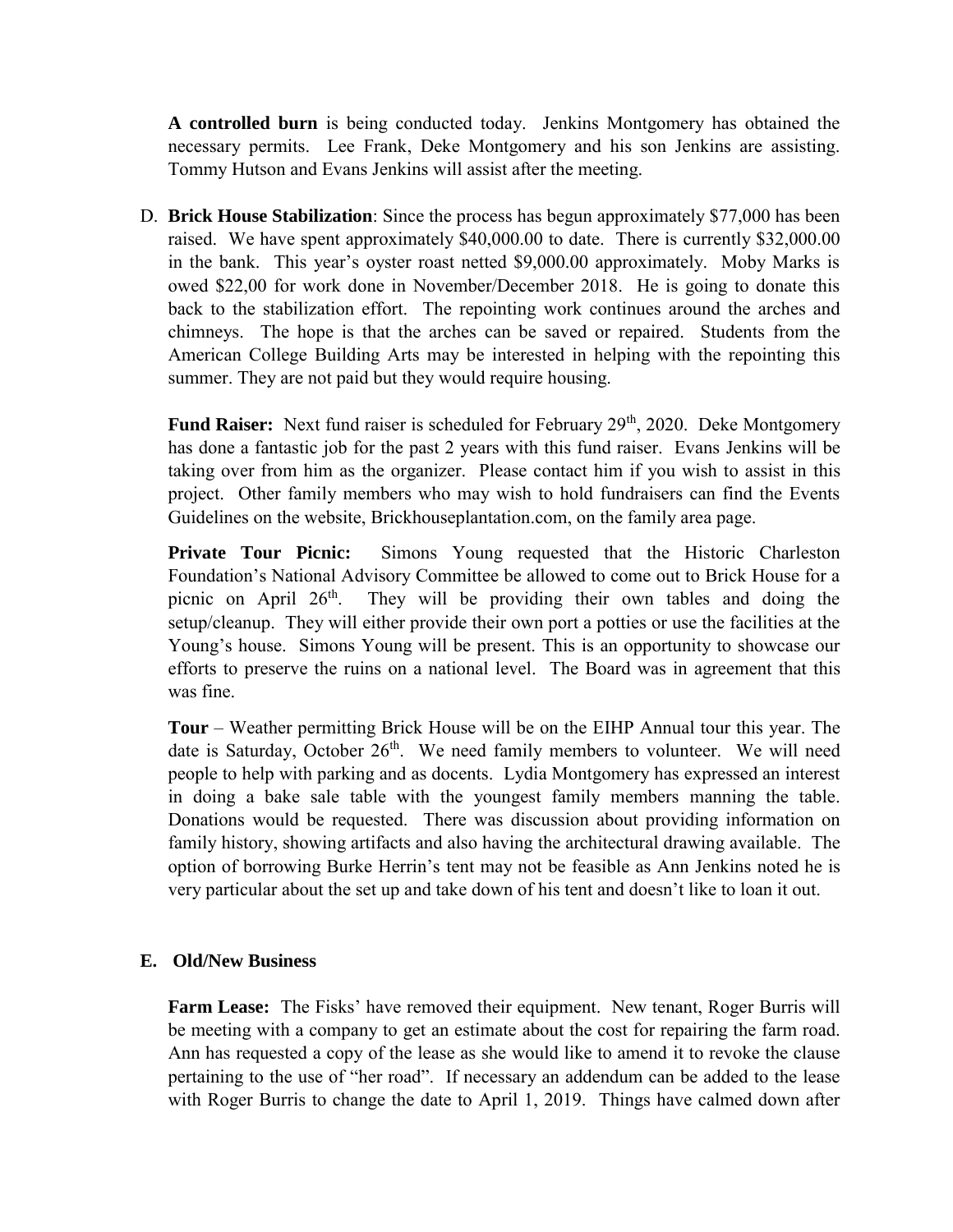the issues occurring after the non-renewal of the CE Farms lease. Family members are to be reminded that they should contact their representative when they have a question or concern.

**Forestry:** The planting of new pines will be put on hold and the focus will be on maintaining what we have already planted. Jeannean Jenkins has contacted the SC Forestry Commission and is going to make arrangements for them to visit the fields after we have burned. According to her research, The Forestry Commission, at no charge to us, will help us develop a plan for maintaining these fields.

**Timber:** As of right now there are no plans to proceed with logging.

**Annual Meeting**: Annual meeting is scheduled for April 6<sup>th</sup> at 10:00am at Trinity Church. The Board members were asked to provide a Slate of Board Members and alternates before the Annual Meeting.

At the Annual meeting, Rutledge Young will be appointed the Chairman for the Stabilization Board and Simons Young will be appointed as the Trust member.

There will be a family picnic held at the ruins at 12:30. Rutledge Young made a motion that the board pay for the fried chicken. Ann Jenkins seconded. Passed. Jeannean Jenkins will coordinate. Family members are asked to contact her at [bugneenie@hotmail.com](mailto:bugneenie@hotmail.com)

**Oyster Farming on Steamboat**: DHEC notices were handed out. There is a meeting on Edisto this Tuesday,  $26^{th}$  at 6:00pm.

**Memorial Garden**: Of those responding to the survey more than 80% were in favor of establishing a Family Memorial Garden around the ruins. See the attached guidelines with local and federal laws and restrictions. (Exhibit B)

Evans Jenkins made a motion to adjourn at 11:20am and Rutledge Young seconded. Passed.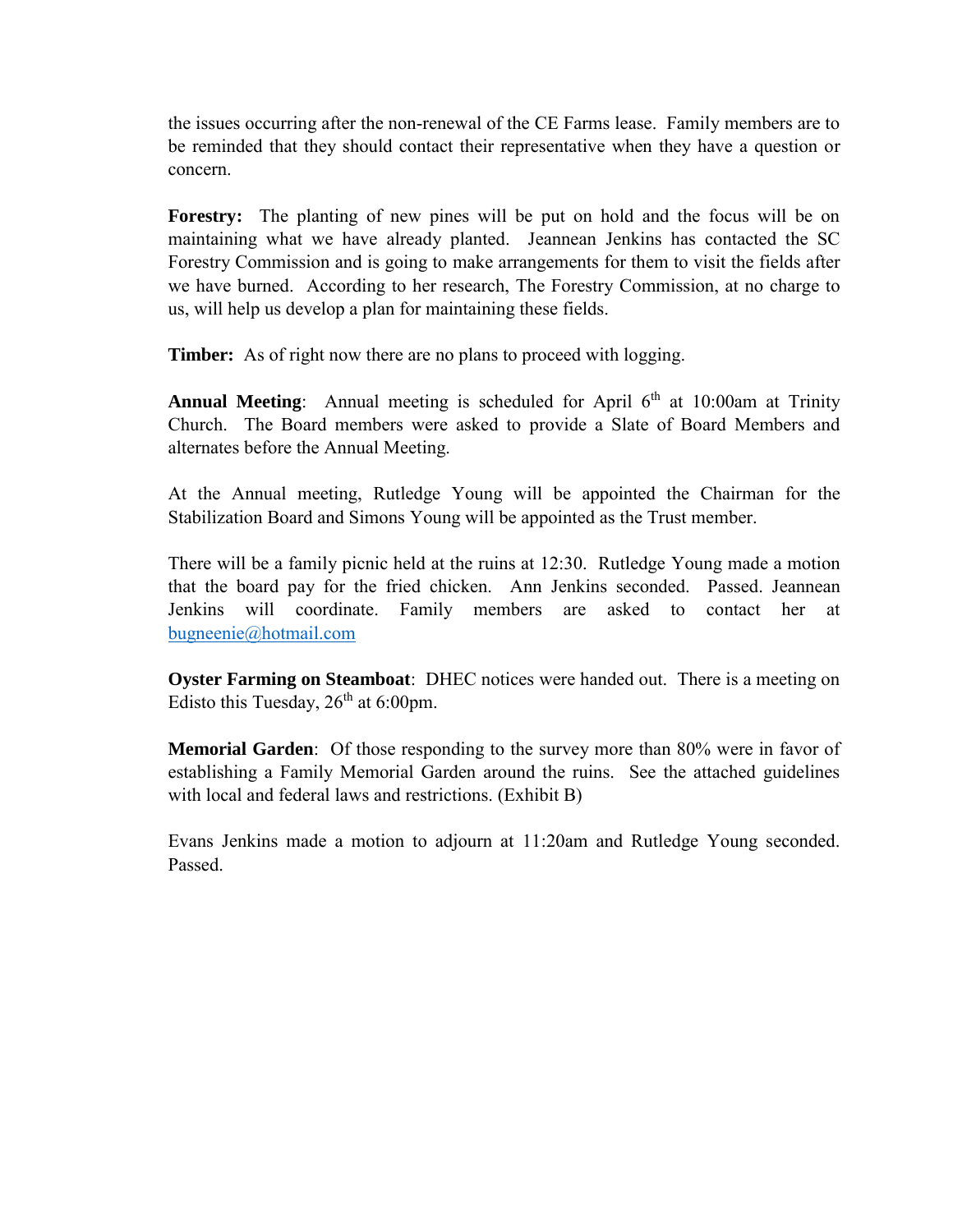#### Exhibit A

# **Brick House Trust Year to Date Financial Report 2019**

| Date                       | Check # |                | Amount | Payee                                                              | Expense                                                                                                    |
|----------------------------|---------|----------------|--------|--------------------------------------------------------------------|------------------------------------------------------------------------------------------------------------|
| 1/11/2019<br>2/11/2019 w/d |         | 144 S          |        | 29,103.22 charleston County Treasurer<br>3,000.00 South State Bank | Taxes<br>Set Up Rental Escrow Account                                                                      |
| 2/13/2019                  |         | 146 S          |        | 5,474.42 Westatlantic corp                                         | 2 flap valves                                                                                              |
| 2/25/2019<br>2/27/2019     |         | 147 S<br>148 S |        | 30.18 Lee Frank<br>282.93 Folk Land Management                     | pymnt for couriering check to Westatlantic Corp<br>May 2018 BurningStatus/June2018 review logging contract |

**Total \$ 37,890.75**

| 12/31/2018            | \$. |             | <b>37,947.53</b> Bank Balance |
|-----------------------|-----|-------------|-------------------------------|
|                       |     |             |                               |
| 1/4/2019              | \$  |             | 5,759.68 Assessments          |
| 1/11/2019             | \$  |             | 4,357.79 Assessments          |
| 1/16/2019             | \$  |             | 6.60 Interest                 |
| 1/22/2019             |     |             | \$930.05 Assessments          |
| 1/22/2019             | \$  |             | 8,961.95 Assessments          |
| 2/6/2019              | \$  |             | 3,864.55 Assessments          |
| 2/11/2019             | \$  |             | 9,000.00 Rent/Escrow          |
| 2/15/2019             |     |             | \$4.80 Interest               |
| 3/15/2019             | \$  |             | 5.21 Interest                 |
|                       |     |             |                               |
| <b>Expenses Above</b> | S   | (37,890.75) |                               |
| <b>Net</b>            |     | 32,947.41   | 3/22/2019                     |